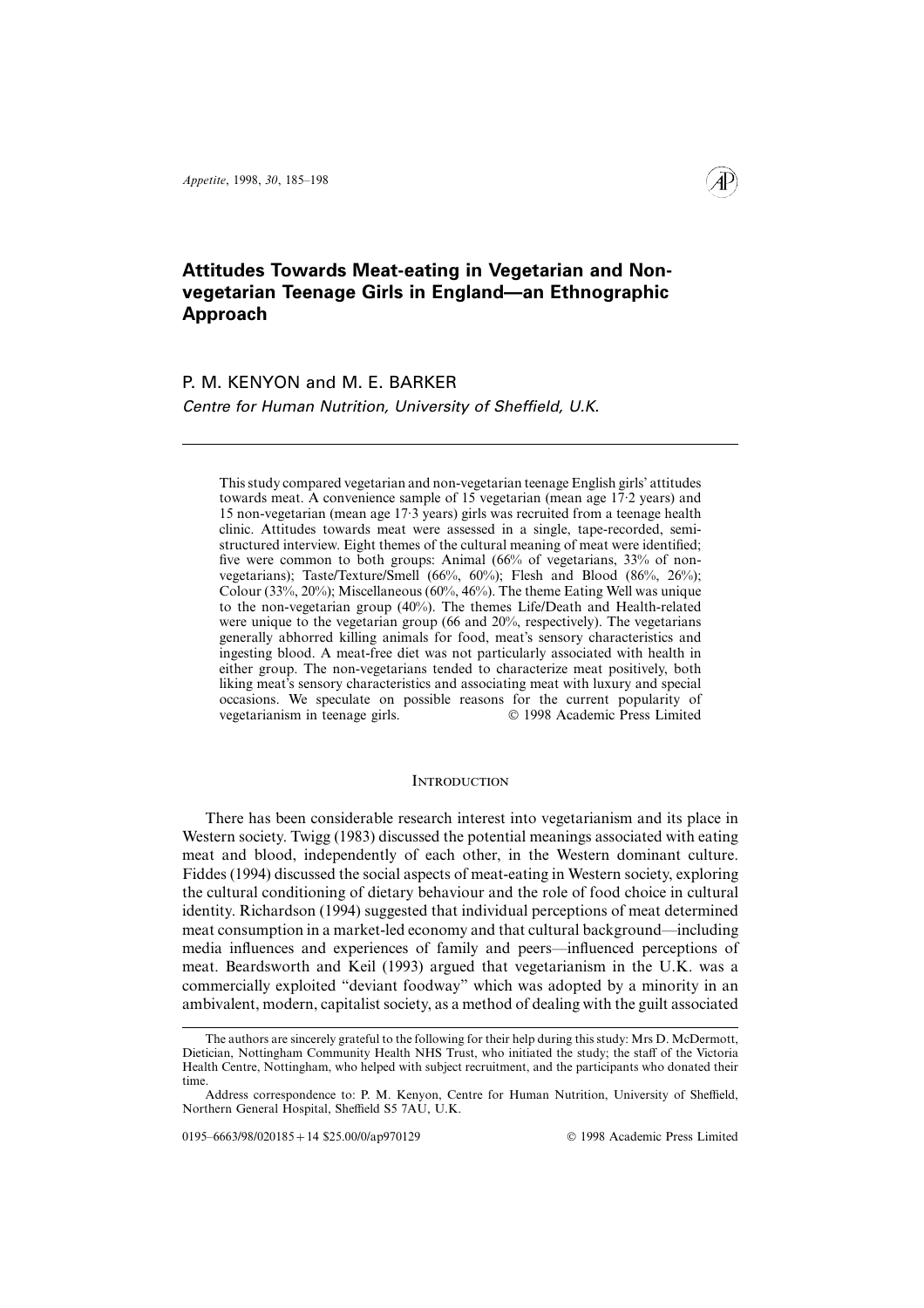with the use of animals as food. Adams (1990), in an extensive review of the sexual politics of meat, discussed the close association of meat-eating with patriarchal culture and drew parallels between male violence towards women and the slaughter of animals for meat. The many strands of contemporary vegetarianism—moral, ethical, symbolic, health-oriente[d—were underli](#page-13-0)ned by Beardsworth and Keil (1992) in their qualitative study of the motives underlying the beliefs and choices of vegetarians.

Recently, meat avoidance amongst teenage girls in the U.K. has gained in popularity and there have been concerns about the nu[tritional adequacy of a meat](#page-13-0)free diet in this population group (British Nutrition Foundation, 1995; Nelson *et al*., 1994). However, the reasons for teenage girls adopting vegetarian diets are not well understood. The aim of this study was to increase our understanding of the reasons for British teenage girls adopting vegetarian diets. This study investigated the cultural meaning of meat by the [ethnographic approach of obtaining descriptions](#page-13-0) [of meat](#page-13-0) from vegetarian and non-vegetarian teenage girls, and documenting the differences in meanings the two groups attributed to meat.

## **METHOD**

## *Subjects*

Subjects were recruited between June and August 1996 from a city centre teenage health clinic held in Nottingham, England. Males and females between the ages of 13 and 20 years attend the clinic, anonymously and without appointments if they wish, for advice on health issues ranging from contraception and pregnancy to eating disorders and drug abuse. Clients using this service are predominantly female. The service is part of Nottingham Community Health NHS Trust.

Vegetarian subjects were defined as those who reported not including meat in their diet. The sample was a convenience sample of females only, who were not being treated for, and had no history of, an eating disorder. Clinic nurses helped in the recruitment process by identifying potential subjects and inviting them to take part in the study before introducing them to the researcher. Therefore, the sample was not random because only those subjects who were approached while the researcher visited the clinic could take part. Nevertheless, all those approached agreed to take part in the study. Two groups of subjects (30 in total) between the ages of 13 and 19 years participated; 15 vegetarians and 15 non-vegetarians.

#### *Procedure*

A 30-min, tape-recorded, semi-structured interview was used to investigate attitudes towards meat-eating. The questions allowed interviewees to talk freely in the language of their own subculture. The questions were generally designed to provoke answers describing meat, meat-eating or abstinence from meat. The questions that the vegetarian group were asked are as follows.

- (1) Could you describe the things that you usually like to eat and what it is about them that you like?
- (2) Could you describe the things that you usually don't like to eat and what it is about them that you don't like?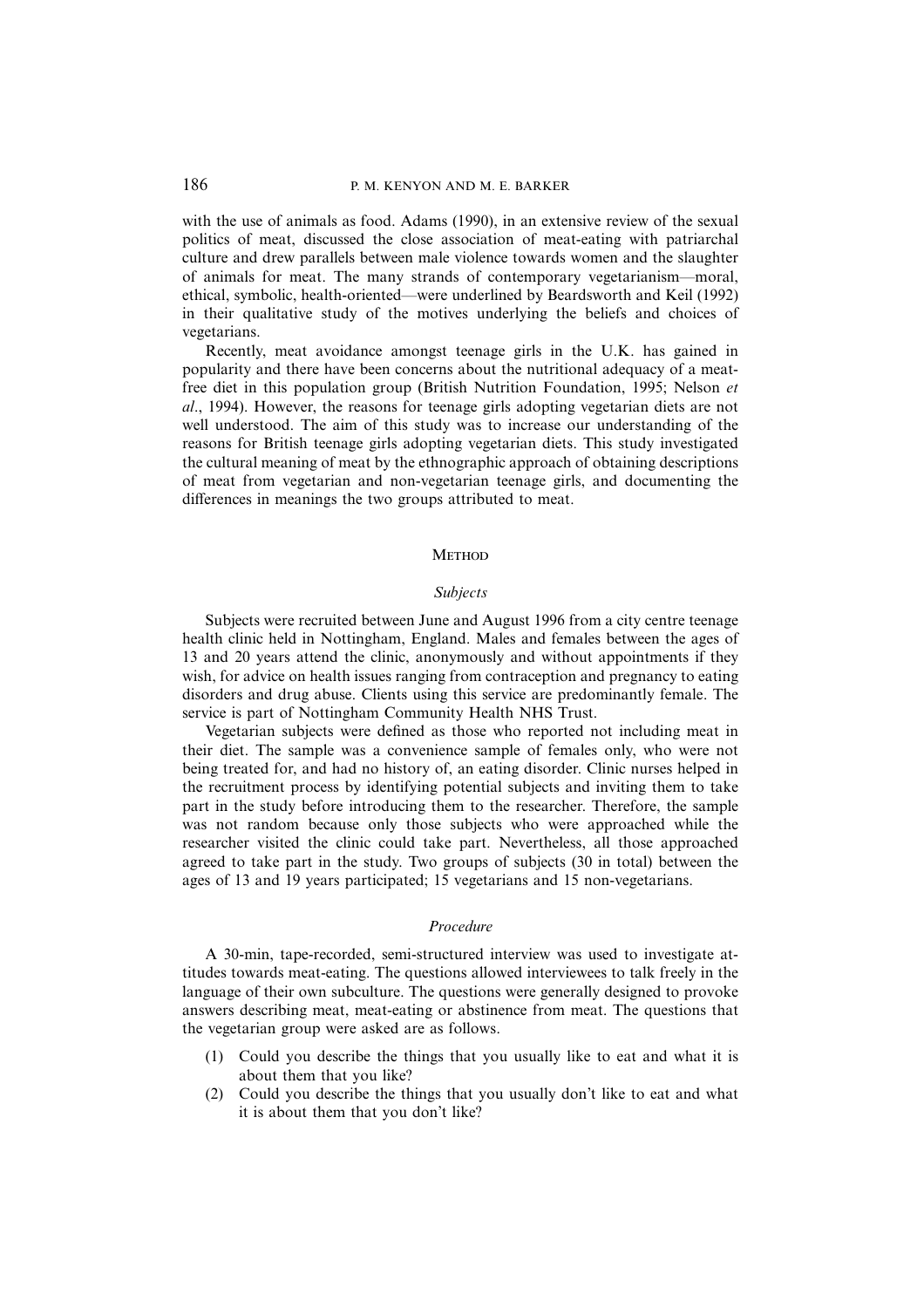- (3) Would you describe meat for me?
- (4) Were there any particular experiences you had which made you decide to become vegetarian? If so, please describe them for me.
- (5) Could you describe what you think you would do if you were in a situation where you are hungry, and getting hungrier, and the only thing to eat was meat?
- (6) Do you talk about eating meat or not eating meat or being vegetarian with other people like friends or family? If I were to listen-in to such a conversation could you tell me some of the things I may hear said?
- (7) Consider the term "vegetarian". Could you give me a sentence or two in which you may use or hear this term?
- (8) Consider the phrase "meat-eating". Could you give me a sentence or two in which you may use or hear this phrase?

Questions 1 and 2 were included to prompt subjects to think and talk about food, eating and likes and dislikes. The non-vegetarian group were asked the same questions as the vegetarian group, apart from question 5, and question 4 was adapted slightly to be more appropriate for non-vegetarians.

The interviewee's age and the length of time she had followed a vegetarian diet were also recorded.

This study was approved by the ethical committee of the Northern General Hospital NHS Trust, Sheffield.

### *Interview Analysis*

The 30 tape-recorded interviews were transcribed and the information was analysed according to methods described by Spradley (1979). Spradley lists nine semantic relationships which are most useful in the analysis of domains of meaning. One of these, attribution  $[X]$  is an attribute (characteristic) of  $Y$ ], was chosen to explore meat as a symbol (cover term) and other terms attributed to meat (included terms). A domain analysis was carried out to id[entify the attribut](#page-13-0)es of meat described by the two groups, explore the meaning of meat and thus the reasons for eating or not eating meat. An example of this may help to clarify the method. Where *Int.* and *Resp.* are included in the quotes they refer to Interviewer and Respondent, respectively.

*Int.:* Could you describe meat for me? *Resp.:* Unhealthy. Unclean. Dirty. It's bad for you, isn't it? All that fat and everything.

In the above example unhealthy, unclean, dirty, bad for you and fat are attributed to meat. A further example demonstrates how the same question can elicit many different included terms. "Great", "like it a lot", "tasty beefburgers", "chewy", "a great thing to eat" and "Sunday joint" are all attributed to meat.

*Int.:* Could you describe meat for me?

*Resp.:* Great. I like it a lot. Erm, describe it, tasty and chewy, beefburgers are tasty, especially with chips. Beef, pork, lamb, chicken, yeah, it's a great thing to eat. Especially on Sundays. Sunday joint. It wouldn't be the same if you had a Sunday joint every day but it's good 1 day a week.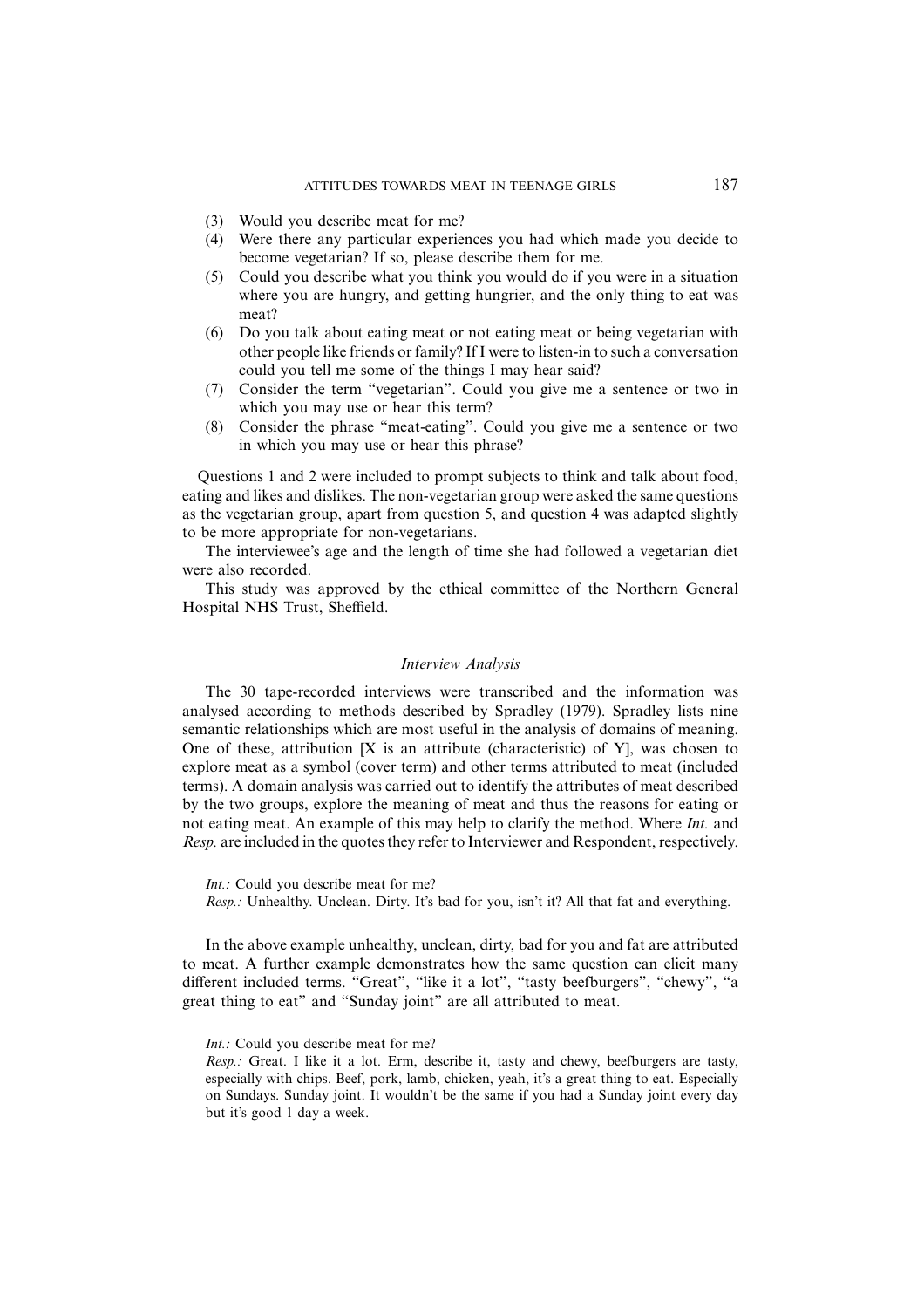### **RESULTS**

## *Respondent Characteristics*

The mean age of the vegetarians and non-vegetarians was 17·2 years and 17·3 years, respectively (no significant difference by Mann–Whitney U-test). The mean period of following a vegetarian diet reported was 5 years.

### *Interview Results: Attributes of Meat*

The terms attributed to meat have been grouped into eight themes (Table 1). Five of the themes were common to vegetarian and non-vegetarian subjects. The themes are detailed separately below. Selections of quotes from the interviews, which illustrate each theme, are also presented.

TABLE 1 *Themes of terms attributed to meat by vegetarian and non-vegetarian teenage girls*

| Vegetarian                                                                                                           | Non-vegetarian                                                                                  |
|----------------------------------------------------------------------------------------------------------------------|-------------------------------------------------------------------------------------------------|
| Animal<br>Colour<br>Flesh and blood<br>Taste, texture and smell<br>Miscellaneous<br>Health-related<br>Life and death | Animal<br>Colour<br>Flesh and blood<br>Taste, texture and smell<br>Miscellaneous<br>Eating well |

TABLE 2 *Attributes of meat described by vegetarian and non-vegetarian teenage girls and grouped under the theme Animal*

| Vegetarian                        | Non-vegetarian              |
|-----------------------------------|-----------------------------|
| Animals                           | Animals getting killed      |
| Animals have similar organs to us | <b>Butcher</b>              |
| Cruel                             | Cow                         |
| Come from animals                 | It's an animal              |
| Dead animal $(2)^a$               | Lambs                       |
| Eating an animal                  | Pig                         |
| Eat animals                       | Running around the farmyard |
| Eat its life                      | Sheep                       |
| Flesh of the animal               |                             |
| Kill animals $(2)^a$              |                             |
| Only an animal                    |                             |
| Part of an animal                 |                             |
| Slaughtered                       |                             |
| Slaughter                         |                             |
| Bred to be eaten                  |                             |
| Dead animals                      |                             |

<sup>a</sup> Identical attribute described by (X) different subjects.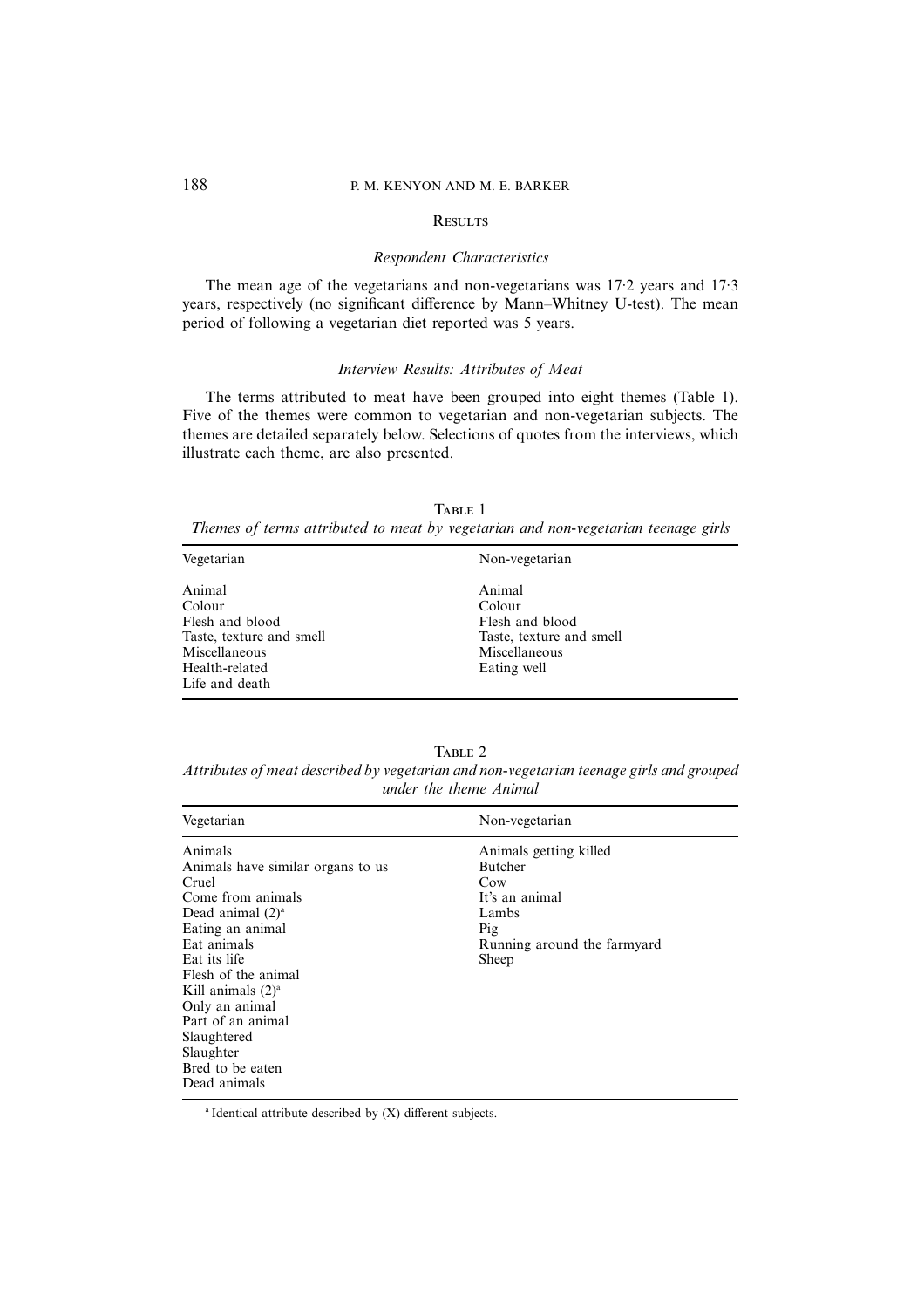### *Theme 1. Animal*

A total of 10 vegetarian (66%) and five non-vegetarian (33%) subjects made one reference or more which could be included under the theme Animal (Table 2).

## Vegetarian quotations:

*Resp.:* What I decided was I just saw a store in town that had the pictures of the animals and how they are slaughtered and how they were exported and stuff like that. I just decided then that I didn't want to eat it any more.

*Int.:* And how old were you then?

*Resp.:* Eleven. It was the first time that I had ever really been aware about how it was made and the first time I actually thought about what I was actually eating, that I was actually eating an animal.

*Int.:* Were there any particular experiences you had which made you decide to become vegetarian?

*Resp.:* No, not really, no. I just went off the idea. I decided that I didn't like why animals are killed and things like that.

*Int.:* Were there any particular experiences you had which made you decide to become vegetarian?

*Resp.:* A thing on the TV. You know how they have documentaries about slaughtering animals and stuff like that, I was watching that and thought, right.

*Resp.:* When I see pictures on TV about war and stuff like that and I see all the effort that goes in to making things that kill people, then I can kind of see how people find it so easy to kill animals. I mean, if they can kill each other so easily then a few cows or pigs aren't going to be any problem, are they?

### Non-vegetarian quotations:

*Resp.:* I don't like meat, I'm not really vegetarian but I don't like meat, especially red meat. I like chicken and stuff like that. I don't like pork and beef. I haven't liked it since I was little.

*Int.:* Could you describe meat for me?

*Resp.*: I don't know, just to know that it's an animal and there's flesh in it.

## *Theme 2. Taste, texture and smell*

The attributes described and grouped under the theme Taste, Texture and Smell are presented in Table 3. A total of 10 (66%) of the vegetarian and nine (60%) of the non-vegetarian subjects described one or more attributes grouped under this heading.

Vegetarian quotations:

*Int.:* Could you describe meat for me?

*Resp.:* Really chewy. Horribly chewy. It smells horrible when you cook it.

*Int.:* Could you describe a little bit more the things you don't like about meat? *Resp.:* It's just yuk, bad, not real. The worst. Can't swallow or chew it but I wouldn't even try anyway. Not for anything.

*Resp.:* I relate meat to being stringy and chewy. I can eat lots of vegetarian sausages but the soya in them is often like meat, stringy and chewy, and there is hardly any taste and that's what I relate to meat, what I can remember about meat anyway, stringy, chewy and no taste.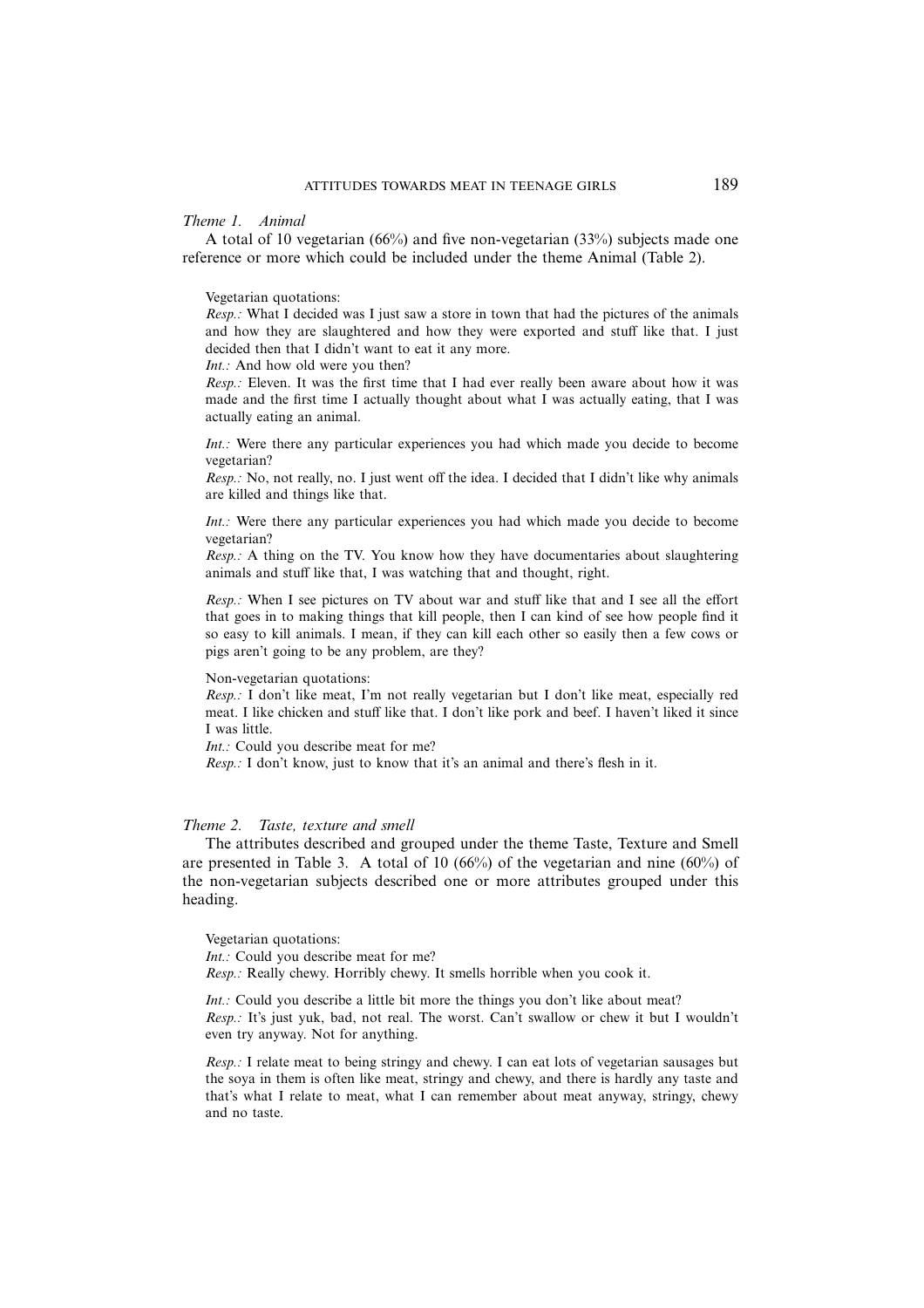## 190 P.M. KENYON AND M. E. BARKER

#### TABLE 3

*Attributes of meat described by vegetarian and non-vegetarian teenage girls and grouped under the theme Taste, Texture and Smell*

| Vegetarian                                                                                                                                                                                               | Non-vegetarian                                                                                                                                                                           |
|----------------------------------------------------------------------------------------------------------------------------------------------------------------------------------------------------------|------------------------------------------------------------------------------------------------------------------------------------------------------------------------------------------|
| Chewy $(4)^a$<br>Can't chew it<br>Doesn't taste very nice<br>Horribly chewy<br>Lump of yuk<br>No taste<br>Pooey after taste<br>Foul smell<br>Smells bad<br>Stringy and chewy<br><b>Smells</b><br>Squidgy | Raw meat<br>Chewy $(3)^a$<br>Chew the fat<br>Greasy $(2)^a$<br>Stringy<br>Gristly fat<br>Looks rough<br>Not very chewy<br>Raw it smells funny<br>Raw $(2)^a$<br>Really chewy<br>Soft fat |
| Slimy<br>Smells horrible<br>Stinky<br>Raw<br>Can't swallow or chew it                                                                                                                                    | Sick taste in your mouth<br>Squidgy<br><b>Smells</b><br>Tough<br>Tasty $(2)^a$<br>Tastes nice $(3)^a$<br>Too chewy<br>Tender<br>Tastes better                                            |

<sup>a</sup> Identical attribute described by (X) different subjects.

### Non-vegetarian quotations:

*Int.:* What is it about meat, could you describe what you like especially about it? *Resp.:* Gammon is, like, really chewy and it's nice to chew the fat as well. Pork fat just slithers down your neck. Really nice.

## *Int.:* Could you describe meat for me?

*Resp.:* Great. I like it a lot. Erm, describe it, tasty and chewy, beefburgers are tasty, especially with chips. Beef, pork, lamb, chicken, yeah, it's a great thing to eat.

## *Theme 3. Flesh and blood*

The attributes described and grouped under the theme Flesh and Blood are presented in Table 4. A total of  $13 \ (86%)$  of the vegetarian subjects described one or more attributes of meat under this theme. Four (26%) of the non-vegetarian group described similar attributes.

Vegetarian quotations:

*Int.:* Could you describe meat for me?

*Resp.:* Well, it's got all blood in it and veins and tubes and things.

*Resp.:* It's like something we've stolen, the life of the animal, and just spilled its blood.

*Resp.:* There are plenty of alternatives and things that are much nicer to eat. It's just blood.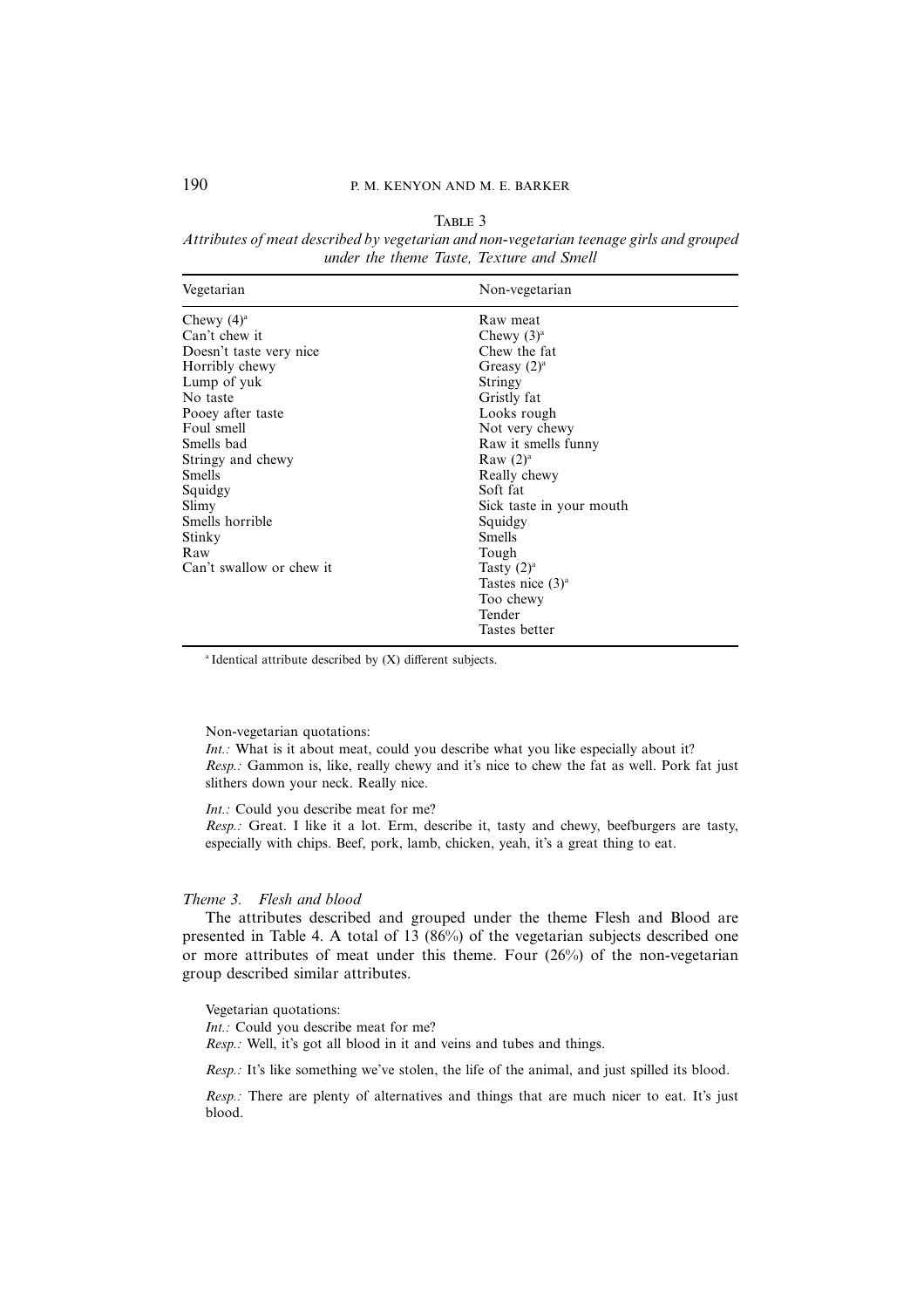TABLE 4

*Attributes of meat described by vegetarian and non-vegetarian teenage girls and grouped under the theme Flesh and Blood*

| Vegetarian           | Non-vegetarian         |
|----------------------|------------------------|
| Blood in it          | Blood $(2)^a$          |
| <b>Bleed</b>         | Blood in it $(2)^a$    |
| Blood $(3)^a$        | Blood comes out of it. |
| Bloody $(4)^a$       | Flesh in it            |
| Body parts           |                        |
| Eating the flesh     |                        |
| Eat flesh            |                        |
| Flesh                |                        |
| Structure of a human |                        |
| Find it on a human   |                        |
| Little heart         |                        |
| Little veins         |                        |
| Live off blood       |                        |
| Like blood           |                        |
| Muscle               |                        |
| Pain                 |                        |
| Part of your body    |                        |
| Spilled its blood    |                        |
| Spilling its blood   |                        |
| Veins and tubes      |                        |
| Body organs          |                        |
| Filled with blood    |                        |
| <b>Bones</b>         |                        |

<sup>a</sup> Identical attribute described by (X) different subjects.

*Resp.:* And the worst is if there is blood in it when you cut it. Uugh! Aagh! Yuk! How can people eat it when it's like that?

*Resp.:* Vegetarians are a blood-free zone.

### Non-vegetarian quotations:

*Int.:* Could you explain to me why you particularly like the steak rare?

*Resp.:* It's more tender and the taste is better, more pleasant, I don't mind the blood or the red in the meat, in fact, I prefer it like that.

*Resp.*: I can't eat beef, when it's cooked properly it's supposed to have a bit of blood in it, but I can't eat it when it's like that. I have to have it cooked so there is no red left on it.

## *Theme 4. Colour*

Colour was not a commonly described attribute. However, members of both groups did make references to colour (Table 5). A total of five (33%) of the vegetarian subjects and three (20%) of the non-vegetarian subjects attributed colour to meat.

## Vegetarian quotations:

*Int.:* Could you describe all the things that you usually don't like to eat and what it is about them that you don't like?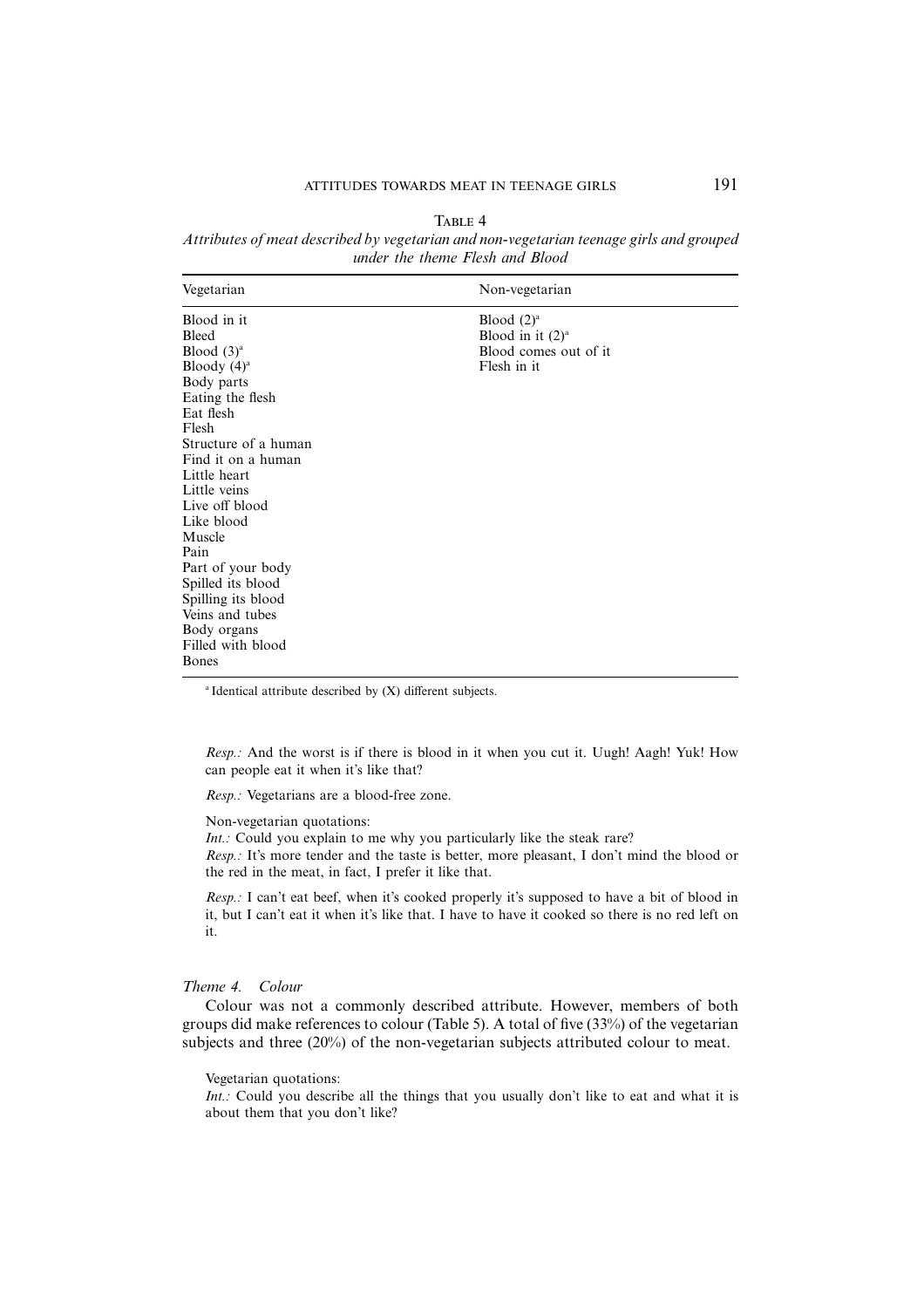*Resp.:* Liver, Oh God, Liv... Uugh! . . . Yuk . . . The whole idea of putting that in your mouth is the worst. Mum's fault for making me eat it when I was a kid. And anything that is blue.

*Int.:* Blue?

*Resp.:* Yes, ha ha ha ha!!! Sorry, does that sound a bit odd? Have you ever had a blueberry muffin from Tesco? The blue lines in it remind me of the blue veins in the back of my hand. It's almost as if the colour is leaking in and staining the muffin. It just makes me want to vomit. When I had one and opened it up I had this gross vision of finding a little heart inside pumping into all the little veins. Imagine that. Blue Smarties and M & Ms! Foul.

*Int.:* Could you describe meat for me?

*Resp.:* The colour doesn't bother me unless it's burnt. When it's raw it smells funny and the colour's a bit, like, loud, like dangerous. Red and all that. It jumps out on you like a red flag.

#### *Theme 5. Miscellaneous*

Both groups used terms which could not be grouped under any of the other themes (Miscellaneous; Table 6). Miscellaneous attributes were described by nine  $(60%)$  of the vegetarian subjects, compared with seven  $(46%)$  of the non-vegetarian subjects. Miscellaneous attributes differed considerably between the two groups. They also illustrated the huge variety of attributes (included terms) used by the interviewees to describe a single cover term, meat.

Vegetarian quotations:

*Int.:* Can you say a bit more about meat for me? *Resp.:* Couldn't even imagine putting it anywhere near my mouth now. Sick. I would definitely vom!!!

*Resp.:* It's disgusting and I just hate it so much.

*Resp.:* It's part of an animal. It's flesh. It's just, it's chewy!! And horrible and I just don't like it.

*Resp.:* I'm vegetarian. I hate meat.

Non-vegetarian quotations:

*Int.:* Could you describe meat for me?

*Resp.:* We don't have it every day but every Sunday we have a roast dinner.

TABLE 5 *Attributes of meat described by vegetarian and non-vegetarian teenage girls and grouped under the theme Colour*

| Vegetarian          | Non-vegetarian          |
|---------------------|-------------------------|
| Blue                | Blue                    |
| Blue veins          | Like a red flag         |
| Horrible and brown  | Not red (chicken)       |
| Red(3) <sup>a</sup> | Pinkie or brown         |
| Very red            | Colour's loud—dangerous |

<sup>a</sup> Identical attribute described by (X) different subjects.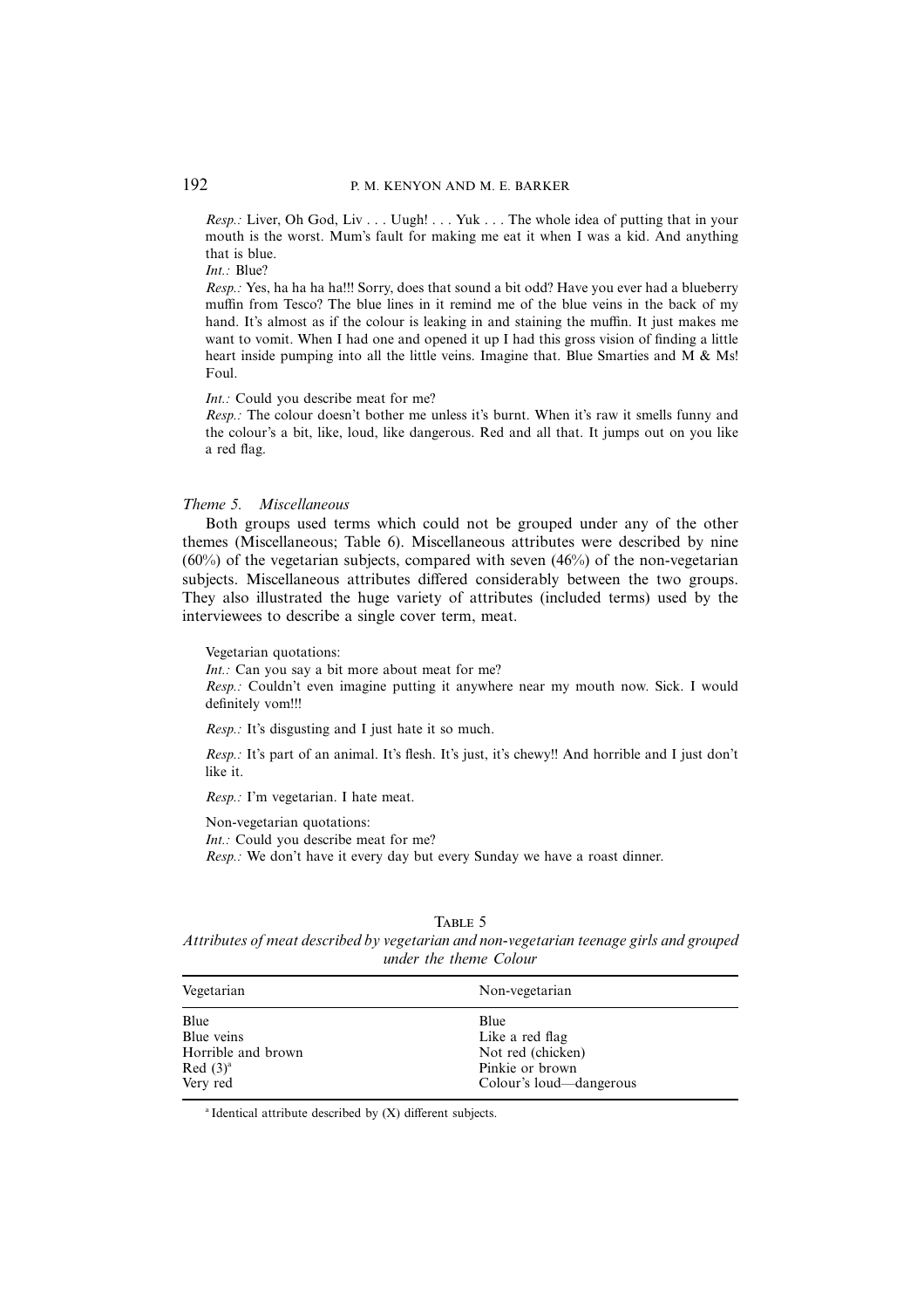TABLE 6

*Attributes of meat described by vegetarian and non-vegetarian teenage girls and grouped under the theme Miscellaneous*

| Vegetarian  | Non-vegetarian              |
|-------------|-----------------------------|
| Awful       | Christmas                   |
| Disgusting  | Fun (cleaning out chickens) |
| Dirty       | Skin                        |
| Horrible    | Sunday $(3)^a$              |
| Power       | Heavy                       |
| Repulsion   | Winter                      |
| <b>Sick</b> | Expensive                   |
| Unclean     | McDonalds                   |
| Yukky       |                             |
| Bad         |                             |
| Heavy       |                             |
| <b>Sick</b> |                             |
| The worst   |                             |
| Not real    |                             |

<sup>a</sup> Identical attribute described by (X) different subjects.

#### *Int.:* Could you describe meat for me?

*Resp.:* When I see chicken I think of Christmas, it's like the turkey, all displayed out with the little back legs coming up. Don't know why, just reminds me of those 2 weeks at Christmas.

### *Int.:* Could you describe meat for me?

*Resp.:* I've tried being vegetarian but I didn't manage for very long. Just waft a bacon sandwich under my nose and I change my mind. We don't actually eat an awful lot of meat. We eat it on a Sunday with Sunday lunch.

### *Theme 6. Eating well*

Attributes grouped under the theme Eating Well were described only by nonvegetarian subjects (six of them, 40%) and are presented in Table 7.

*Int.:* Could you describe meat for me?

*Resp.:* Well, it's good. Yes, it's good to eat. I suppose it's the best thing to eat, isn't it, really?

*Int.:* Could you describe meat for me?

*Resp.:* Meat, describe it, erm, it's good. It's expensive. Mum always makes us eat it all because she says it's the most expensive food to buy and it's bad to waste it. We don't have it every day, we have it on special occasions, like Dad's birthday or if someone comes for tea.

### *Theme 7. Life and death*

Attributes grouped under the theme Life and Death (Table 8) were described by vegetarian subjects only (10, 66%).

*Int.:* Do you ever talk about being vegetarian with other people like family or friends? *Resp.:* Yes, sometimes I wind people up a bit.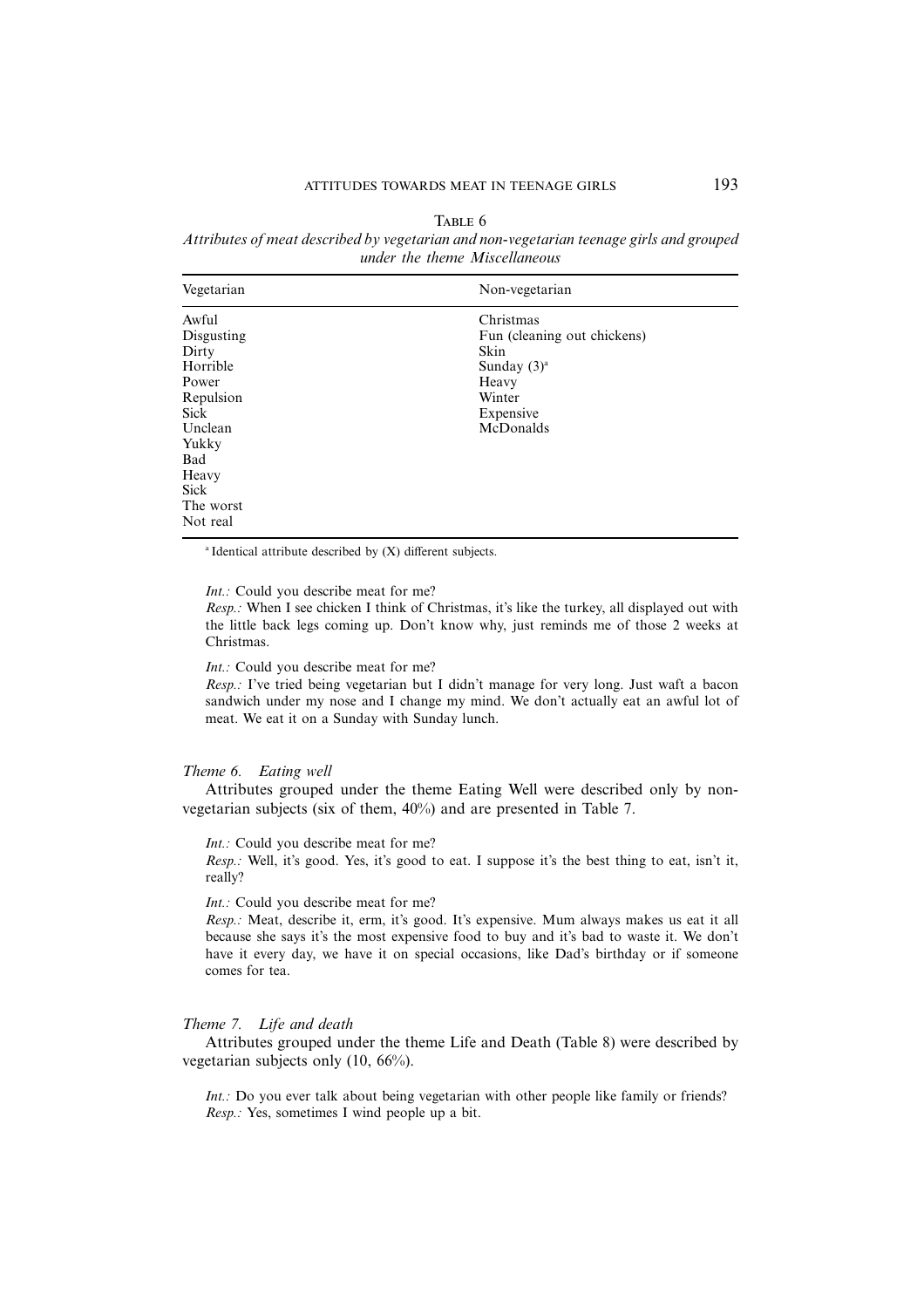TABLE 7 *Attributes of meat described by nonvegetarian teenage girls and grouped under the theme Eating Well*

Eating Well

| Best thing to eat   |
|---------------------|
| Costs too much      |
| Expensive $(2)^a$   |
| Good to eat $(2)^a$ |
| Good for you        |
| Great               |
| Good $(3)^a$        |
| It's good           |
| Loads of taste      |
| Pleasant            |
| Really nice         |

<sup>a</sup> Identical attribute described by (X) different subjects.

| TABLE 8<br>Attributes of meat described by vegetarian<br>teenage girls and grouped under the theme<br>Life and Death |  |  |
|----------------------------------------------------------------------------------------------------------------------|--|--|
| Life and Death                                                                                                       |  |  |
| Been destroyed                                                                                                       |  |  |
| Dead $(3)^a$                                                                                                         |  |  |
| Dead and horrible                                                                                                    |  |  |
| Death                                                                                                                |  |  |
| Dead thing                                                                                                           |  |  |
| Killed for meat                                                                                                      |  |  |
| Killed                                                                                                               |  |  |
| Killed for food                                                                                                      |  |  |
| Killing                                                                                                              |  |  |
| Life                                                                                                                 |  |  |
| Like death                                                                                                           |  |  |
| Make death                                                                                                           |  |  |
| Once alive and happy                                                                                                 |  |  |
| Alive $(2)^a$                                                                                                        |  |  |
| Dead cow                                                                                                             |  |  |
| Dead thing                                                                                                           |  |  |
| Dead life                                                                                                            |  |  |
| <sup>a</sup> Identical attribute described by (X) different                                                          |  |  |

 $a$  Identical attribute described by  $(X)$  different subjects.

*Int.:* Could you tell me some of the things I may hear said? *Resp.*: I sometimes say things like that's a nice bit of dead cow you've got there. To remind someone that they are eating a dead animal. Sometimes I say really horrible things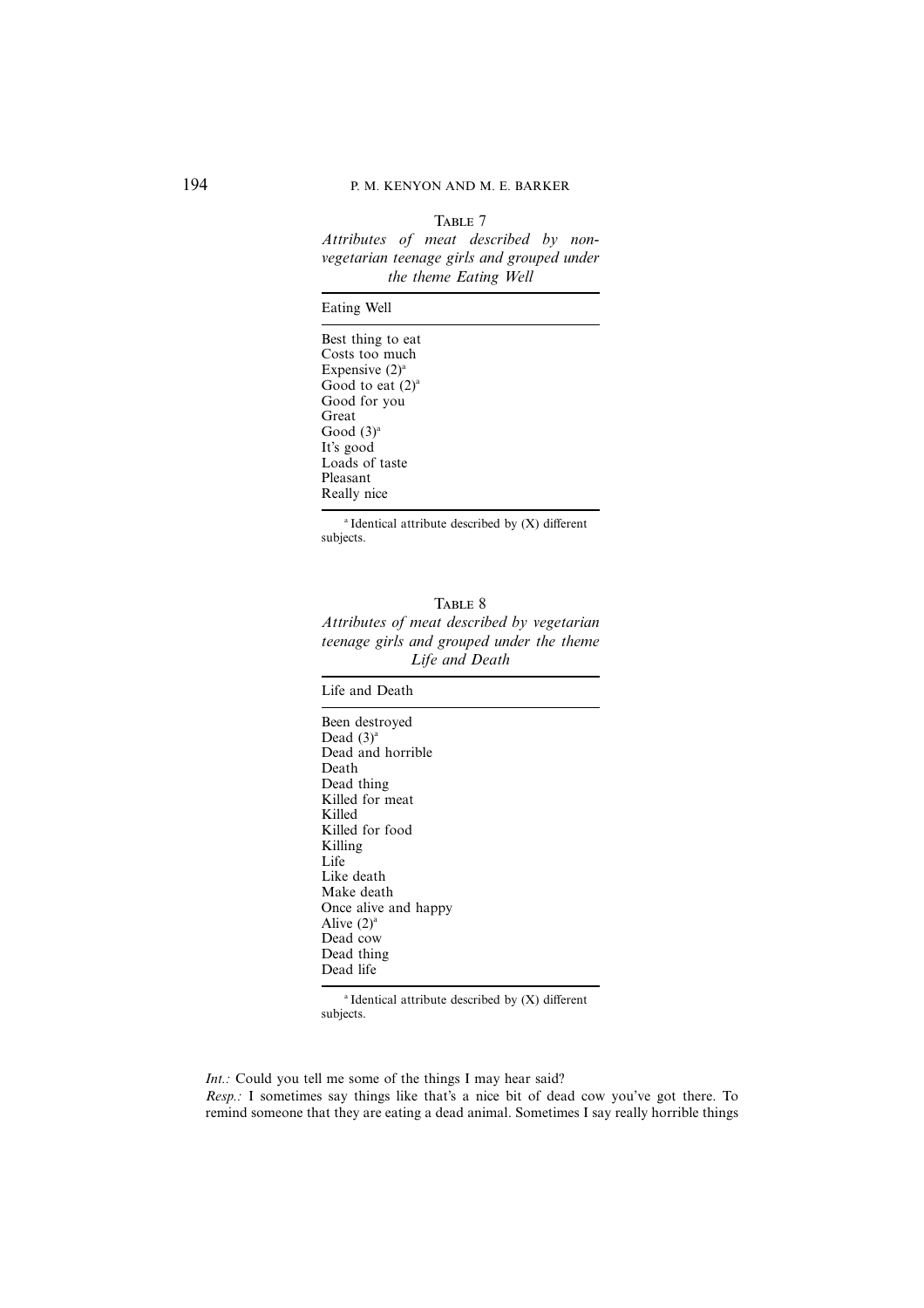## ATTITUDES TOWARDS MEAT IN TEENAGE GIRLS 195

TABLE 9 *Attributes of meat described by vegetarian teenage girls and grouped under the theme Health-related*

Health-related Bad for you Fat and everything Hormones pumped in Unhealthy Don't have to eat it

like, have you got a nose bleed, your plate's all covered in blood, Oh, it must have come from a dead thing.

*Resp.:* I'm vegetarian so I like anything that is not dead animal. Everybody forgets that it, the meat, the stuff under the counter, was once alive and happy.

*Resp.:* But, normally, I can't imagine eating anything that used to be part of something that was alive. I don't think of animals as any different from us. They should be allowed to live their lives in peace.

## *Theme 8. Health-related*

Attributes grouped under the theme Health-related (Table 9) were described by vegetarian subjects only (three, 20%).

*Int.*: Consider the phrase "meat-eating". Could you give me a sentence or two in which you may use this phrase?

*Resp.:* Like I said before, eating meat is unhealthy and dirty.

#### **DISCUSSION**

Throughout the vegetarian interviews a deep dissatisfaction with the killing of animals to provide food was clear. A dislike or even hatred of the concept of killing and eating animals was a common justification for a meatless diet. The rejection by the vegetarians of the use of animals for food was particularly clear under the themes Animal, Flesh and Blood, and Life and Death. To some degree a dislike of using animals for food was also apparent in the non-vegetarian group. However, the nonvegetarians who related animals to meat seemed aware of, but much less troubled by, meat's origins. The present study suggests that some teenage girls are troubled enough by meat's origins to make dietary changes aimed at reducing what they regard as unnecessary animal suffering.

Beardsworth and Keil (1993) suggested that the present popularity of vegetarianism in the U.K. reflects guilt, in a minority of the population, towards using animals for food. The animal welfare issue has become popular in recent years and many animal welfare organizations have emerged (e.g. Compassion in World Farming,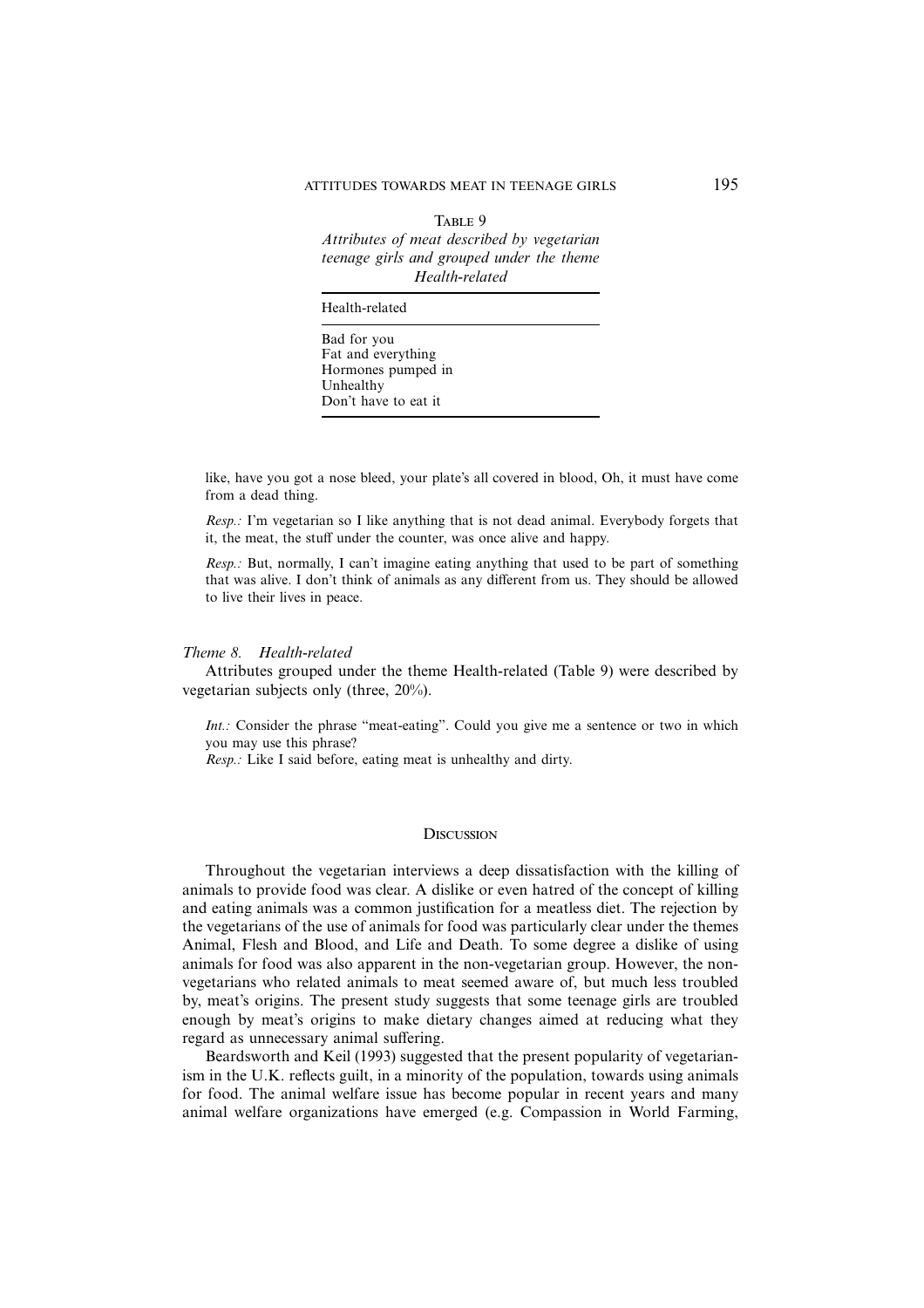International Fund for Animal Welfare) with the apparent intention of raising and maintaining public awareness regarding methods of animal production. Young people attributing *dead animal*, *cruel* and *slaughter* to meat may be reflecting the effectiveness of these organizations.

When described by the vegetarian subjects, the physical properties of meat were generally abhorrent and the notion of ingesting flesh was portrayed as repugnant. Meat was a negative symbol for them and this was particularly noticeable in those attributes grouped under Taste, Texture and Smell—*lump of yuk*, *foul smell*, *slimy*—and Miscellaneous—*disgusting*, *repulsion*, *sick*. Although the non-vegetarian subjects described some less favourable attributes of meat, also under the Taste, Texture and Smell theme—*smells*, *sick taste*, *looks rough*, other physical properties of meat described under this theme also justified eating meat—*tasty*, *tender*, *tastes better*.

The ingestion of blood was an anathema to the vegetarian group and a hatred of blood was a recurring issue in their interviews. Blood is very powerful symbolically; to be red is to be the colour of blood, and it is the striking, even violent, colour of blood which is often associated with disfavour; to be in the red or shown the red card implies disapproval, red-handedness insinuates crime and bloodshed signifies social disharmony. It was therefore surprising that, although blood itself recurred frequently in the vegetarian interviews, few of the vegetarian subjects attributed the colour of blood to meat.

Santos and Booth (1996) alluded to a disgust for "bloody" meat amongst British female student vegetarians. In teenage females a dislike of blood, and anything which can be associated with blood, may reflect a difficulty coping with the menarche, menstrual blood loss and the transition from a girl to a woman. Blood in red meat ma[y become a symbol of the](#page-13-0) bodily changes which some teenage girls may struggle to cope with and/or resist. Apart from menstrual blood, it is possible that the only other time that girls are regularly confronted with blood, or a powerful symbol of blood, is during meal times when the meals contain meat. It is interesting to note that, in the present study, the mean age of the vegetarian subjects was 17·2 years and the mean length of time being vegetarian was 5 years. Therefore, the mean age at which the vegetarian subjects began abstinence from meat is 12·2 years, around the time of the menarche. The connection between female vegetarianism and menstruation has also been addressed by Adams (1990).

The passionate hatred of ingesting blood was not generally an issue in the nonvegetarian group. The non-vegetarians were obviously aware of the blood in meat but were much less troubled by it. This relative indifference to the blood in meat may indicate that the non-vegetarian [subjects were le](#page-13-0)ss troubled by the physiological and bodily changes during puberty.

Some of the vegetarian subjects also voiced dislike and unease at what they perceived as a similarity between animal and human flesh or parts of the body. This discord may be viewed in the light of the way we, as humans, distinguish between meat and flesh (Twigg, 1983). Mankind is flesh and blood, a combination of the human body and human nature. To eat meat is to eat the flesh of another creature and, although meat is flesh and blood, referring to it as meat dissociates it from its animal flesh origin (Twigg, 1983).

Attributes d[escribed by t](#page-13-0)he non-vegetarians under the Eating Well theme *expensive*, *good to eat*, *best thing to eat*, *loads of taste*—illustrate how they generally regarded meat as a positive constituent of their diet and associated it with good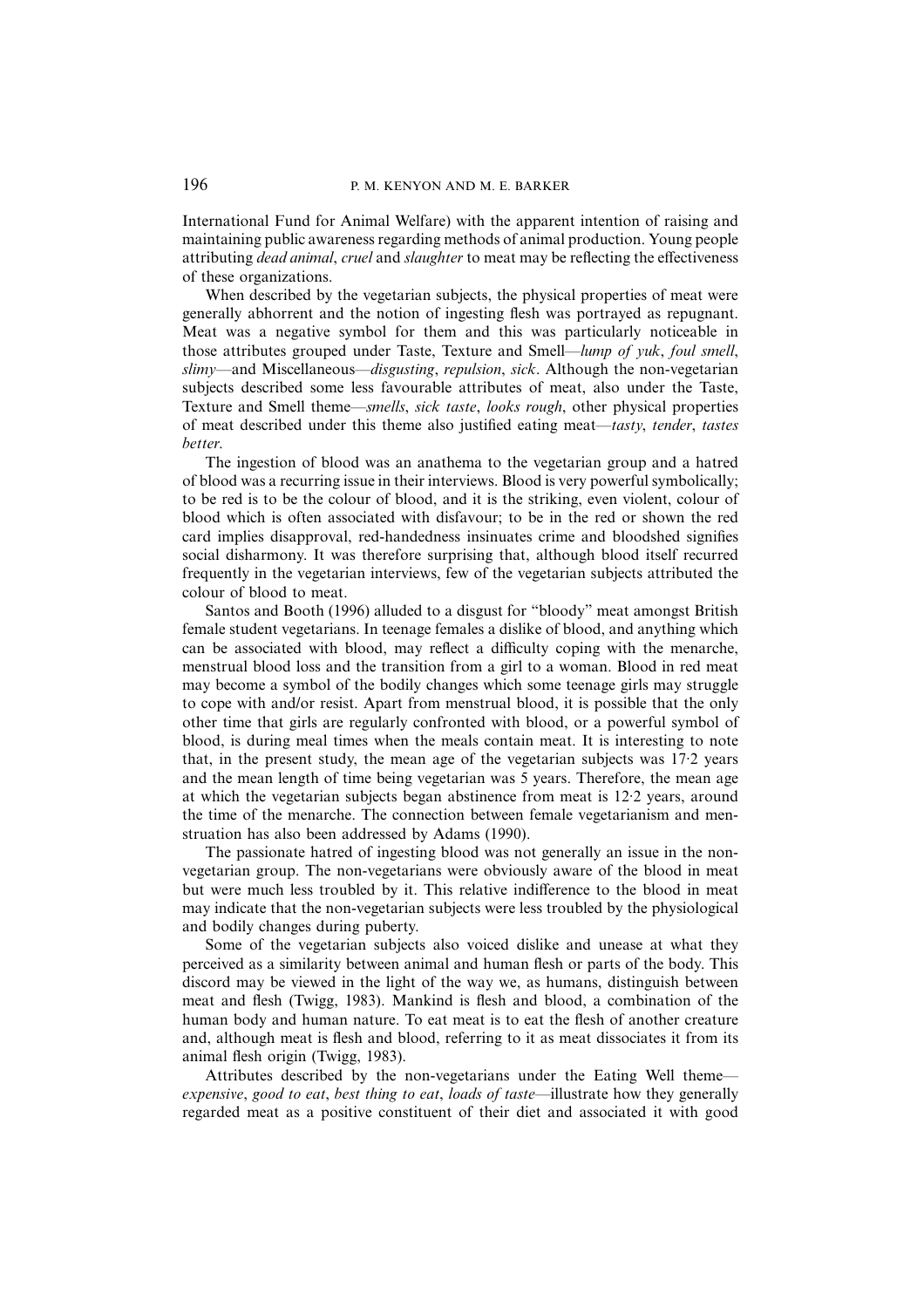eating. Eating meat has long been associated with good times. The killing of the fatted calf was associated with the feast in Biblical celebrations, and part of the American post-depression dream was "a chicken in every pot". In the present study three non-vegetarians attributed *Sunday* to meat. Charles and Kerr (1988) showed that the Sunday roast had a cherished position in British food culture and meat was aspired to as the centrepiece of the traditional British meal. Teenage girls attributing positive things to meat indicated that meat has retained its association with good times and has maintained its appeal as a quality i[tem to eat and as a status](#page-13-0) symbol for some teenagers.

Charles and Kerr (1988) described the importance of meat in terms of the home, the family, its place at the top of the food hierarchy and its close association with the proper meal. As teenagers experience increasing autonomy and freedom to become individuals (individuation) they may reject parental values and this rejection ma[y involve food \(Gong &](#page-13-0) Heald, 1988). Teenagers abstaining from meat-eating may be discarding traditional family values, including food aspirations. Rejection of meat may also reflect family tension, disharmony, or a non-compliance with the family status quo. Furthermore, as meat is also associated with power (Fiddes, 1994), masculinity [and the red-blooded m](#page-13-0)ale (Twigg, 1983), rejection of meat for teenage girls may symbolize the rejection of male dominance in the traditional nuclear family and society as a whole. A rejection of patriarchal culture was put forward by Adams (1990) as one reason for the avoidance of meat by wo[men.](#page-13-0)

[O](#page-13-0)nly three (20%) of the vegetarians made a[ny reference to](#page-13-0) meat being unhealthy, indicating that abstinence from meat was not a strategy for a "healthier" diet in this group. Draper *et al*. (1990), in their study of adult vegetarians, found that health was an imp[ortant positive](#page-13-0) influence for becoming vegetarian. The present study does not suggest that the same is true in teenage vegetarians in the same country some years later, and is in accord with the recent finding of Santos and Booth (1996) that female [vegetarian students d](#page-13-0)id not put forward health as a reason for avoiding meat.

### *Conclusion*

The present study showed that contemporary vegetarian and non-vegetarian teenage girls in England attributed very different meanings to meat. Meat was a negative symbol for the vegetarians; they generally abhorred the concept of killing animals and ingesting blood. The non-vegetarians were less troubled by meat and its origins and tended to attribute positive terms to meat. It would seem that meat was still a highly valued food for some teenagers and had maintained its place at the top of the food hierarchy. Surprisingly, teenagers did not seem to adopt a vegetarian diet for health reasons. The most striking observation was that vegetarian teenage girls had an aversion to blood and associated meat with blood.

We have speculated on possible explanations for these differences—for example, that an avoidance of meat may be an expression of the rejection of parental values and that an abhorrence of bloody meat may reflect the difficulties some teenage girls experience in coping with menstruation; however, we cannot say that the girls' responses substantiate these reasons. Research which goes beyond a domain analysis, as well as a longitudinal design including males and females with vegetarianism as an outcome measure, would be necessary to substantiate such interpretations and their role in causation.